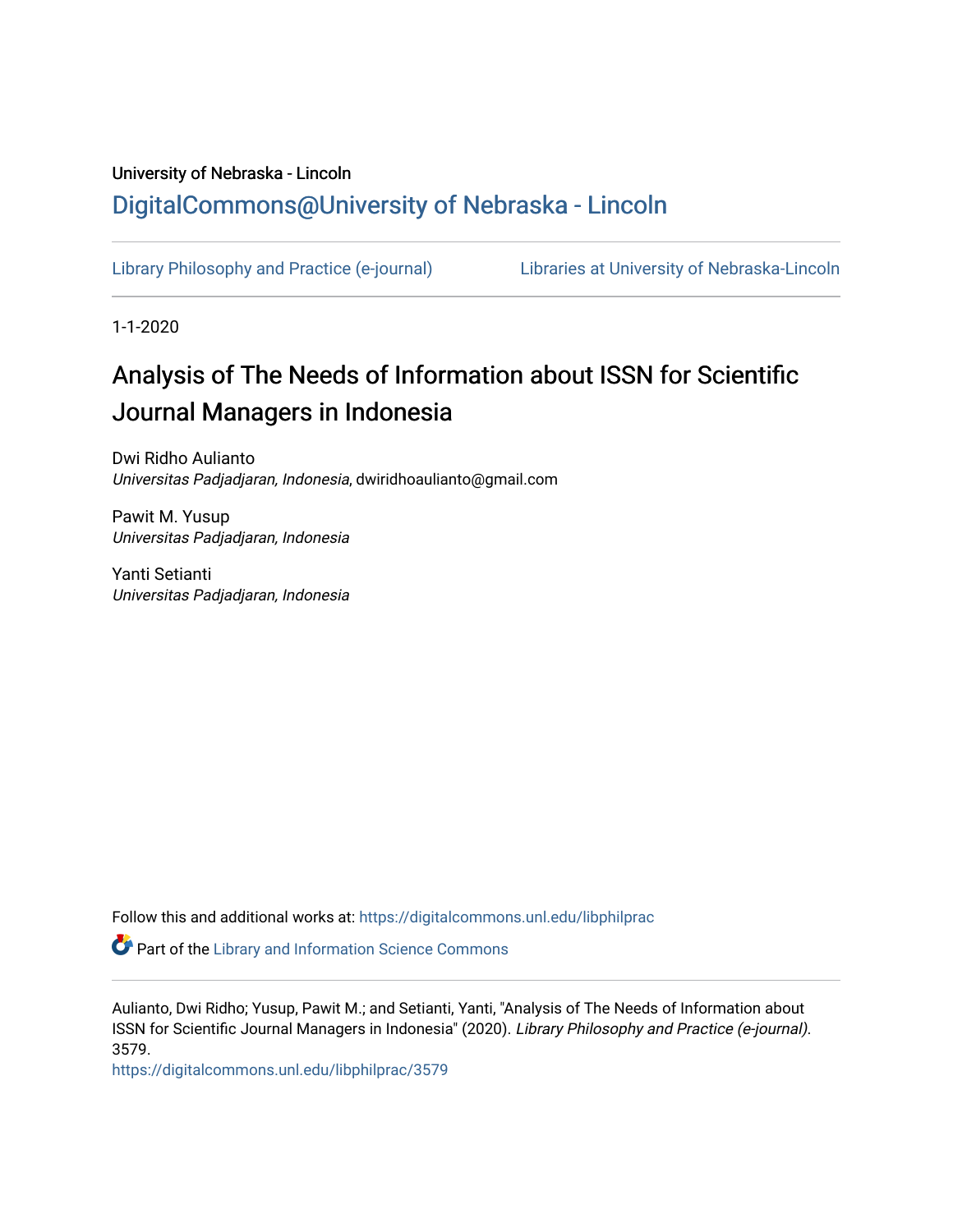### **ANALYSIS OF THE NEEDS OF INFORMATION ABOUT ISSN FOR SCIENTIFIC JOURNAL MANAGERS IN INDONESIA**

**Dwi Ridho Aulianto<sup>1</sup> , Pawit M Yusup<sup>2</sup> , Yanti Setianti<sup>3</sup>**

<sup>1</sup>Padjadjaran University and Indonesian Institute of Sciences, Indonesia 2,3Padjadjaran University, Indonesia \*Email: [dwi18009@mail.unpad.ac.id](mailto:dwi18009@mail.unpad.ac.id)

#### **ABSTRACT**

This study aims to find out what information is needed by scientific journal publishers. The method of this study was a questionnaire and interview to the participants of the ISSN workshop held by Indonesian Institute of Sciences (LIPI). The answers of the question are processed and analyzed as the research data. The results of the study showed that the information which is needed by scientific journal managers are not only about the national accreditation but also the basic information needs regarding the use of ISSN, there are still many scientific journal publishers who published their works without any guidance or in accordance with the publishing standards such as naming, subtitling, writing the editions, article page writing, frequency of publication, publishing agencies, electronic journal sites and barcodes.

**Keywords:** Information Needs; Scientific journals; Journal Managers; Publisher; ISSN.

#### **INTRODUCTION**

Management of periodical publication in the form of scientific journals can run well and smoothly if the information possessed by the manager of the issue is adequate. The information is the key for successful scientific journal management. The lack of information can inhibit the process of publishing a scientific journal. The need of information arise when someone realizes that their knowledge is not enough to overcome problems about a particular subject and to understand the information needs, they need to cooperate between information managers and information users [\(Aprapti,](#page-9-0) 2017). According to Hartono [\(in Rahmawati, 2011:](#page-10-0)  [8\)](#page-10-0) Information can be defined as the results of data processing in a form which is more meaningful to the recipient describing a real event that is used for decision making. In addition, the law number 14 of 2008 explained about disclosure of public information, Information is statements, statements ideas, and signs that contain values, meanings, and messages, both data, facts, and explanations that can be seen, heard and read that are presented in various packages and formats in accordance with developments in electronic and nonelectronic information and communication technology.

The user of information is someone who needs information then seeks information through various print and non-print media and then utilizes the information. The need of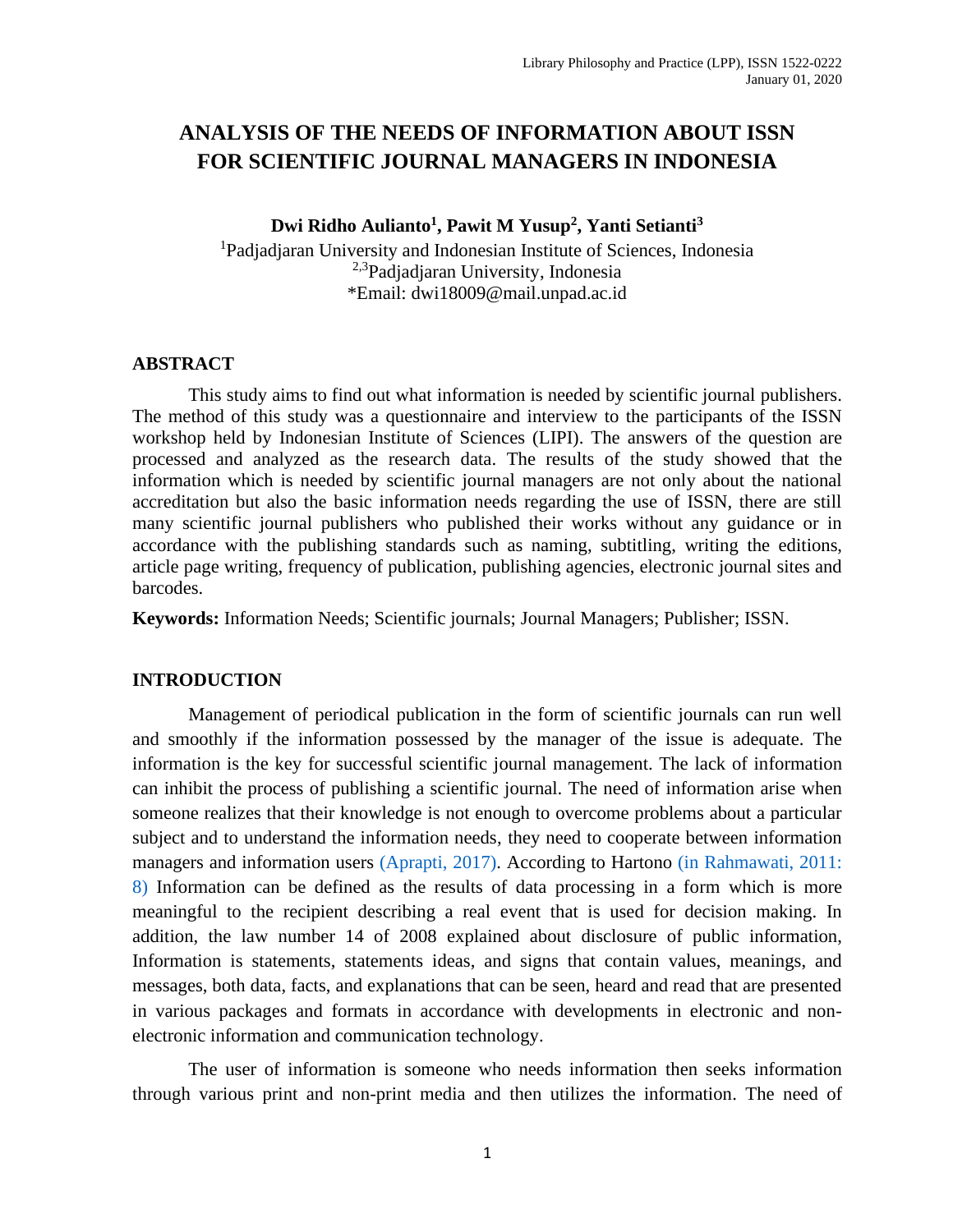information are conditions where a person needs the information to solve the problems faced [\(Djatin in Nugroho, 2009: 26\).](#page-10-1) One of the important information in managing scientific journals is government policy regarding the accreditation of scientific journals. [Main \(2009\)](#page-10-2) explains that the accreditation of periodicals becomes an assessment tool for the quality of periodicals, such as journals, magazines, and scientific bulletins, both printed and recorded. The latest government policy stated in [Permenristekdikti No. 9 of 2018](#page-9-1) concerning the accreditation of scientific journals, makes the managers of scientific journals competing to find each other as complete information as possible so that it can be applied in the journal management process and hopes to qualify as a national accredited scientific journal. In general, there is three main information needed by the managers of scientific journals in managing journals, namely information about ISSN, information on the accreditation of scientific journals and information on reputable international scientific journals.

ISSN is a number consisting of eight digits, including digit checks and preceded by the ISSN alphabetical prefix, which is provided for periodicals or serials published by the ISSN Network [\(ISSN Manual, 2015: 14\).](#page-10-3) The institutions which provide public services related to ISSN and accreditation of scientific journals must be ready to provide complete information to the managers of scientific journals. Accreditation of scientific journals is under the authority of the Ministry of Research, Technology and Higher Education, while ISSN is under the Center for Scientific Documentation and Data (PDDI) of the Indonesian Institute of Sciences (LIPI). The Center for Scientific Data and Documentation, formerly known as the Center for Scientific Documentation and Information (PDII), has the main task and function as a manager of scientific data and documentation specified in the LIPI environment and in general in Indonesia (national).

PDDI LIPI is the ISSN National Center for Indonesia which is obliged to provide public services in the form of ISSN services in Indonesia. ISSN services are provided to the public, especially the managers of both scientific and non-scientific publications. ISSN can be given for a periodical issue if all the required documents are fulfilled by the registrant. The required documents in the form of an official application letter from a legal entity, front cover page, editorial board composition page, table of contents, and proof of payment must be uploaded through the online ISSN system on the website page Http: //issn.pdii.lipi. go.id/, another requirement for electronic media publications is the availability of journal sites that are already active and accessible to the public. To expedite the management of ISSN, consultancy services are available to place questions about problems encountered during registering ISSN, this is useful to get information and solutions from service officers to registrants who are still experiencing problems in managing ISSN [\(Aulianto, 2019\).](#page-9-2)

The ISSN registration form contains metadata elements in the form of issue name, synopsis, manager, site, name, address, email, telephone, fax, publisher, publisher site, issue frequency, issue edition, edition media, science category, and dynamic key. Meanwhile, the ISSN filing requirements file is an official request from the manager/publisher, front cover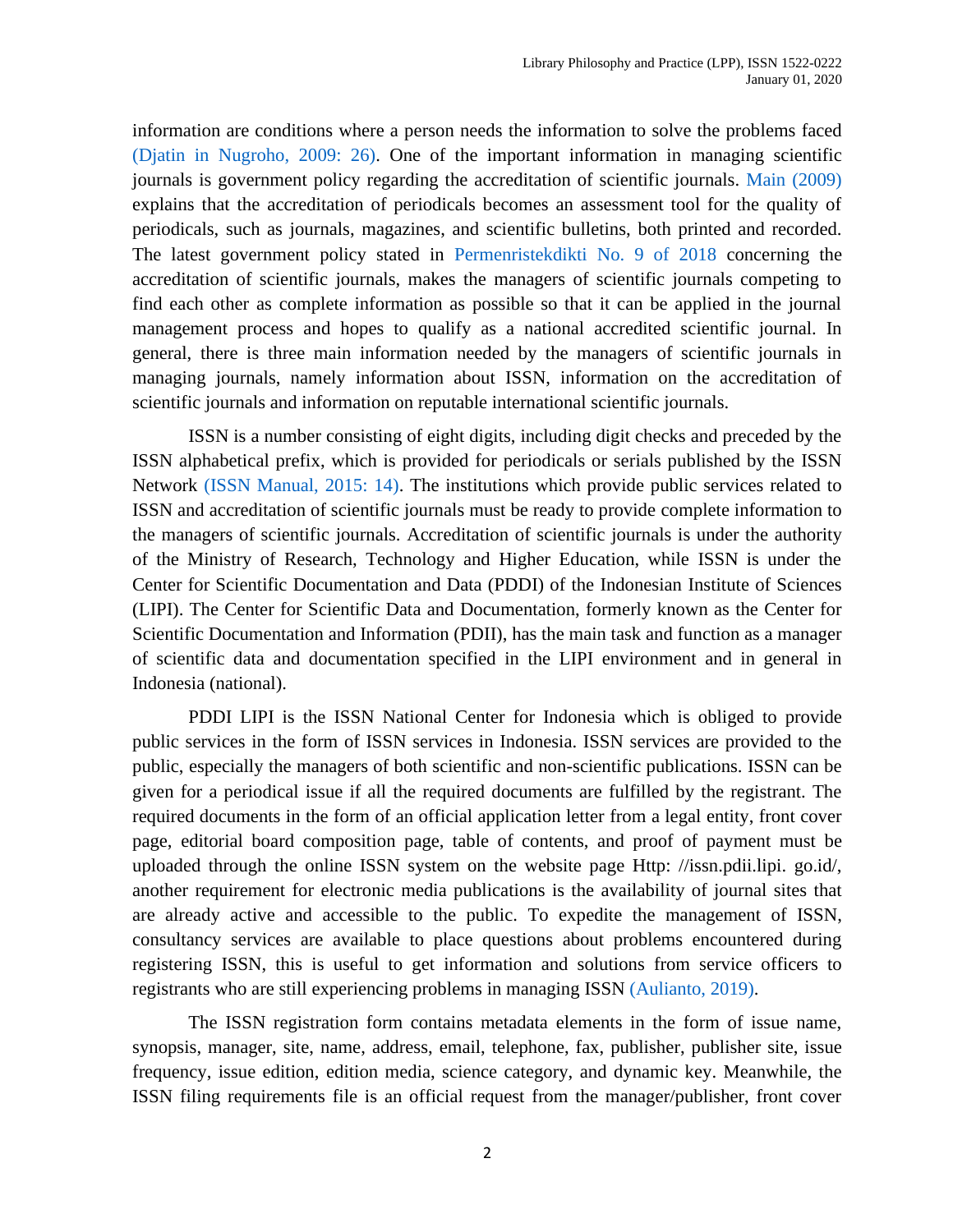page, editorial board composition page, table of contents page, and ISSN payment proof, all in the form of soft files in pdf format. Obligations for managing periodicals after obtaining an ISSN include: including the ISSN in the upper right corner, beginning with the word ISSN (ISSN must be stated on the front cover page, title page, editorial board page, and table of contents); include barcodes (barcodes are placed in the lower right corner of the back cover for scientific publications, and placed in the lower-left corner of the front cover for non-scientific issues); sending two copies per issue number each time it is published either in electronic form; the manager/publisher must report to PDII-LIPI in writing and submit a new ISSN application if there is a change in the title of the issue; manager/publisher must report to PDDI-LIPI if there is a change other than the title, which is reported in writing so that PDDI-LIPI immediately changes the data in the ISSN database; and registering ISSN for publication with other media, for example electronic media [\(Aulianto, 2015\).](#page-9-3)

The previous research on preparations for managing national and accredited journals was written by [Wahid Nashihuddin and Dwi Ridho Aulianto](#page-10-4) in 2016 with an article entitled "Management of Scientific Periodicals following Accreditation Provisions: Efforts Towards Accredited and International Reputable Journals" stated that there were efforts that needed to be prepared by journal managers. In the framework of accredited and internationally reputable journals, namely 1) Establish the name of the publication; 2) Assign a team of editors and reviewers; 3) Pay attention to the provisions of the publication of scientific publications; 4) Arranging policy guidelines for publishing scientific journals; 5) Building an e-journal system; 6) Submission of issuance to PDII LIPI; 7) Publication of back issue texts and e-publishing journals; 8) Organizing call for papers in journal manuscripts; 9) Register for journal entries; 10) Perform indexing to reputable indexers; 11) Conduct self-evaluation and register journal accreditation; 12) Prepare the publication into an internationally reputable journal.

Indirectly, there are 12 efforts needed by scientific journal managers require relevant information and scientific journal managers must know and understand so that efforts to realize scientific and reputable journals can be achieved. The most fundamental process in achieving these efforts is to understand information about ISSN because a scientific journal must have an ISSN to develop and become accredited and reputable. PDDI LIPI is required to provide complete information to the public (periodical issue manager) in this case the scientific journal manager so that the registration process, usage, and obligations that must be carried out by periodical issue managers are known and understood so that all stages of the process can run smoothly. The information must be easily accessed and found so that ISSN users can easily utilize the required information. This paper aims to identify cases that are often done by scientific journal managers and what information is needed by scientific journal managers in managing ISSN scientific journals.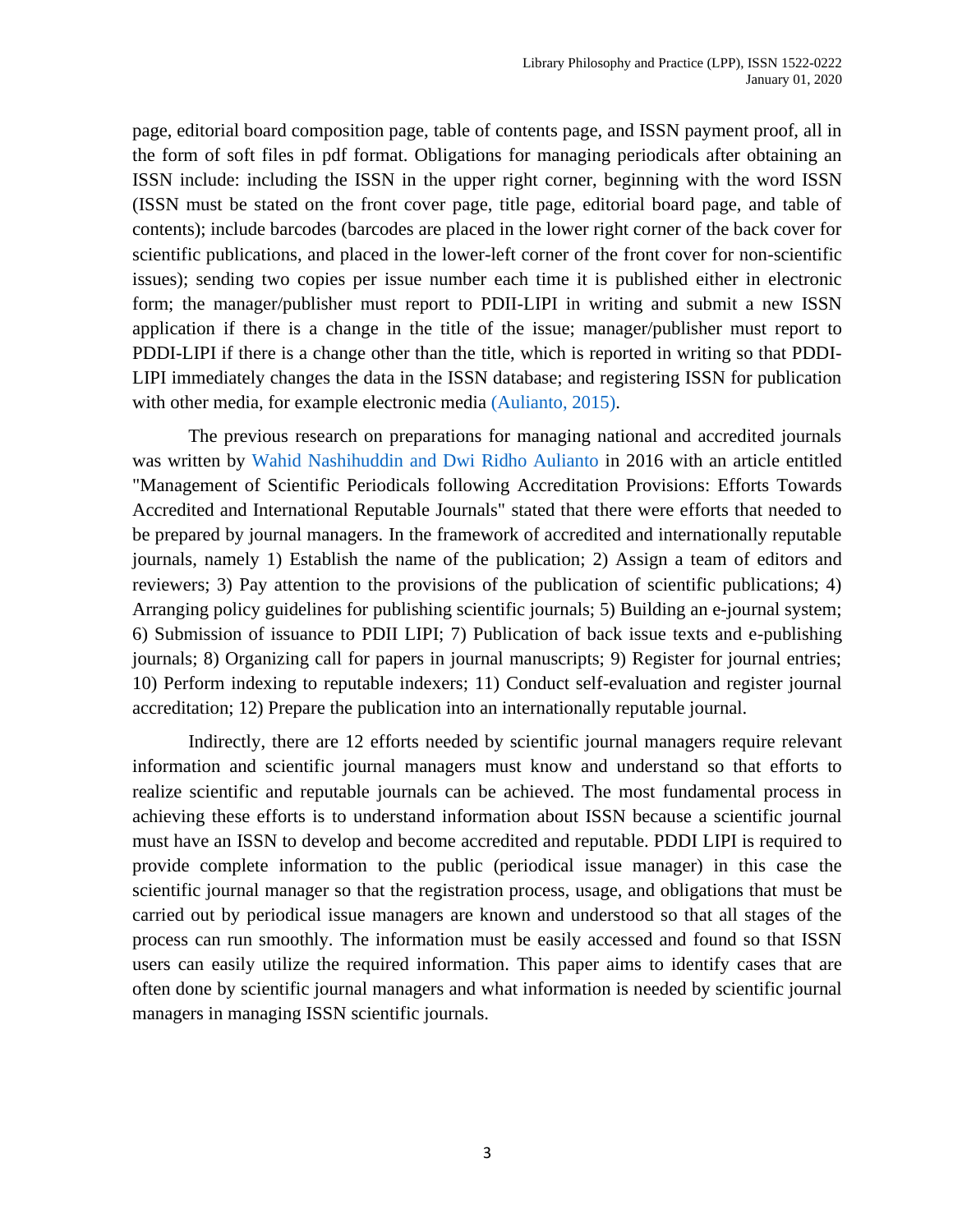#### **METHODOLOGY**

This research uses a qualitative method approach. The informants in this study were the managers of scientific journals who participated in the ISSN PDDI LIPI workshop 2016. There are several criteria for selecting informants in this study such as publishers who have printed or electronic scientific journals, have consulted about ISSN issues, have problems in registering ISSN, have unresolved issues about ISSN. Informants were obtained from online questionnaire data distributed before the workshop took place. Data is then collected, categorized, selected and analyzed so that it meets established criteria. Research data collection was carried out through questionnaires and interviews with informants. The validity of the results of the study was conducted by triangulation of the ISSN PDII LIPI service personnel.

#### **DATA ANALYSIS AND DISCUSSIONS**

In summary, the scientific journal management information needs about national accreditation, at least information on the scientific journal accreditation requirements, the procedure for submission, the accreditation mechanism, the validity period of accreditation, as well as information on assessment indicators both in terms of substance and management. Eight indicators of scientific journal accreditation assessment, namely: 1) Naming of Scientific Journal; 2) Institutional Issuer; 3) Journal Editing and Management; 4) The substance of the article; 5) Writing Style; 6) Appearance; 7) Recklessness; and 8) Dissemination. In addition to the information on accreditation, there is a reduction in the assessment in the form of scientific journal disincentives, disincentives are applied when deviations from the mandatory provisions that should be fulfilled by scientific journals such as plagiarism. This is based on the accreditation guidelines for scientific journals (Dirjenrisbang Kemenristekdikti, 2018).



Figure 1. Information Needs of Scientific Journal Managers (ISSN) in Indonesia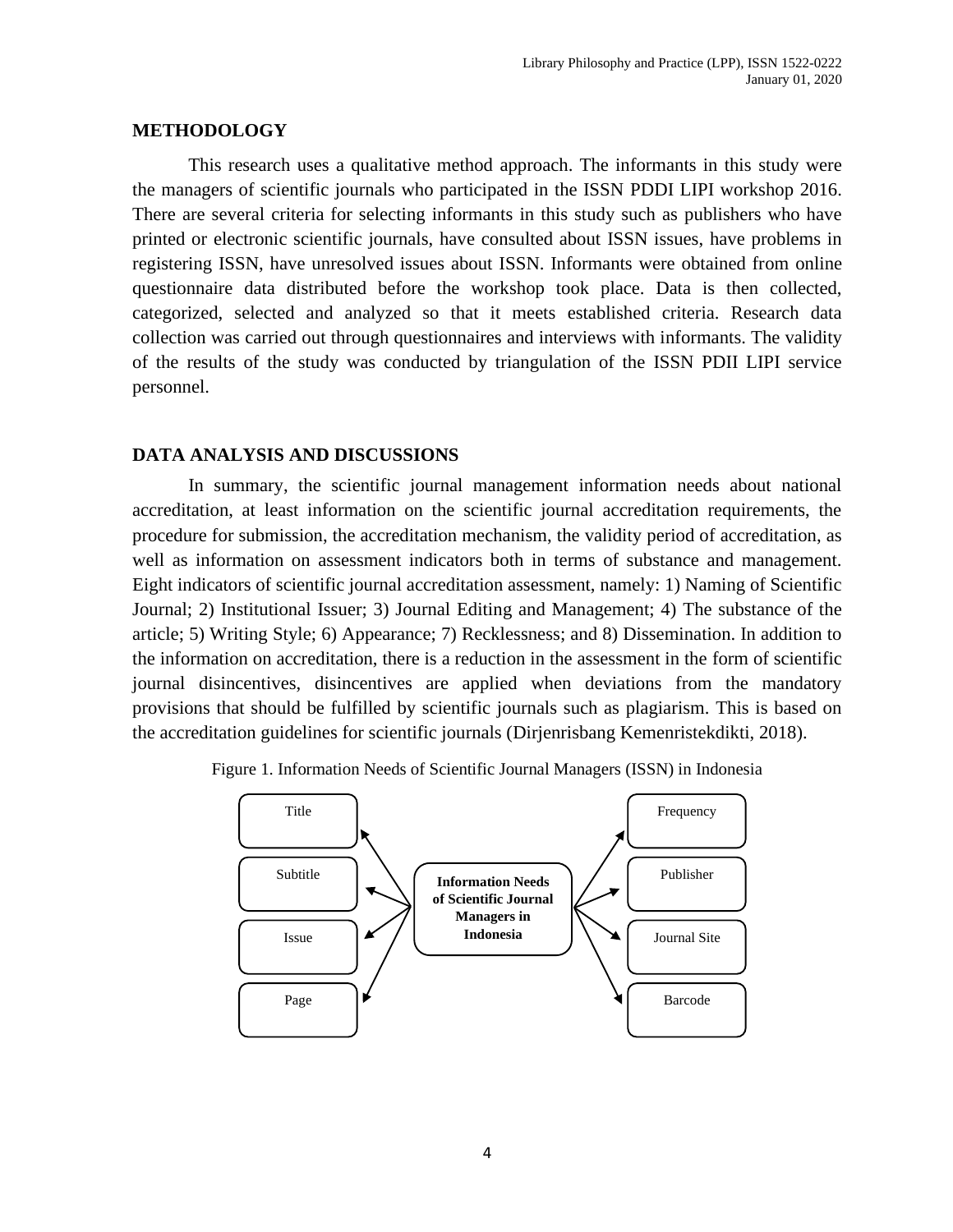Based on the results of interviews towards the informants, the following is a summary of the information needed by scientific journal managers in managing scientific ISSN journals in Indonesia, including:

**Naming a Scientific Journal**, the name of the publication or title of a scientific journal is the identity of the publication that is specific. A name or title of a scientific journal is more specific and permits scientific depth, so the higher the quality of the manuscript and its accreditation value [\(Nashihuddin and Aulianto, 2016\).](#page-10-4) The name or title in a scientific journal is the identity as an identification that is owned by a scientific journal, this name/title will be given one ISSN (International Standard Serial Number) number in one media version, and will be given a new ISSN for another media version. Information on naming scientific journals is very much needed by the managers of scientific journals in Indonesia. If the identity of the name/title of the scientific journal changes or changes, it is necessary to adjust the metadata in the national ISSN database and ISSN International, this is done so that all changes are recorded. Changing the name of the publication requires that the manager of the scientific journal-register the new ISSN and adjust the edition which consists of the volume and number of issues. Changes to names besides being reported to the ISSN National Center must also be written on the description/history page in print and electronic media. The name change is usually done when the journal name reflects locality or will move from national to international journals.

Here are some things that are often done by scientific journal managers on the names or titles of scientific journals that are owned, but information about things that must be done is not yet known by scientific journal managers, among others: 1) Changing the names or main titles of scientific journals, using old issues without replacing the new issue, and continue the issue edition; 2) Change the name or main title of the scientific journal, have registered a new issue, and continue the edition; 3) Change the name or main title of the scientific journal, have registered a new issue, and start from the initial edition; 4) The name or titles of the scientific journal titles are the same as other publications, and each of them already has an issue; 5) The name or title of the scientific journal is given an additional foreign language translation that matches the original title; 6) The name or title of the scientific journal is given an additional translation of a foreign language that does not match the original title; 7) The name or title of the online scientific journal is different from the printed version; 8) Add an acronym for the name or title of a scientific journal that did not exist before; 9) Change the name or title of the scientific journal to an acronym; 10) Using characters, symbols, punctuation marks in the names or titles of scientific journals; 11) Change or delete characters, symbols, punctuation in the name or title of scientific journals. Problem-solving for example cases related to naming scientific journals needs to be known by the managers of scientific journals so that information about naming scientific journals is important and is needed by managers of scientific journals.

**Scientific Journal Subtitles**, subtitles are words or sentences that are written after the name or title of the scientific journal that is used as a complement and explanatory name or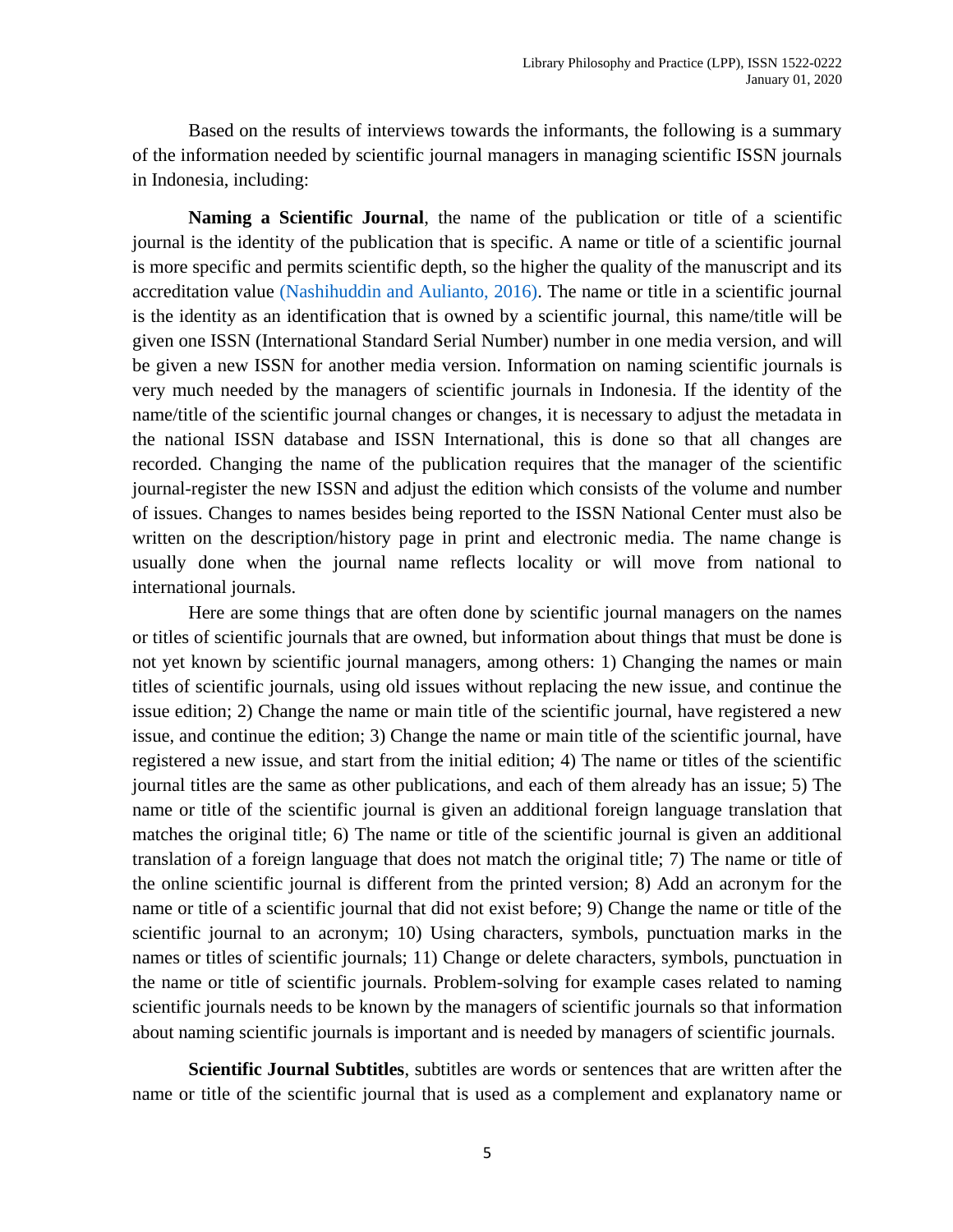title of the scientific journal. Some things that are often done by scientific journal managers related to the subtitles of a scientific journal include: 1) Changing the publication subtitles from A to B, and maintaining the name or main title of the scientific journal; 2) Reducing published subtitles from AB to A only or B only, and maintaining the main titles of scientific journals; 3) Add subtitles that were not previously present in the scientific journal titles; 4) Add subtitles in foreign languages that did not exist before; 5) Subtitles in online scientific journal media are different from the printed version.

The case of scientific journal managers in Indonesia changes titles or subtitles, frequency of periodicals, and information in other metadata elements without providing written information to the ISSN National Center very often. Whereas periodic change data that should be followed or not followed by changes to this new ISSN is not well monitored. Changes to the data are not only made in the ISSN database in Indonesia but must also be followed by changes in data in the database at the international ISSN in Paris [\(Aulianto,](#page-9-3)  [2015\).](#page-9-3) The solution to case examples related to scientific journal subtitles needs to be understood by scientific journal managers so that information about scientific journal subtitles becomes important and is needed by scientific journal managers.

**Writing Edition (Volume, Number, Month, and Year of Scientific Journals)**, editions in scientific journals consist of volumes that indicate the year of publication, a number that indicates the frequency of publication, the month that indicates the month of publication, and the year that marks the year of publication. A scientific journal that is published twice a year in minimum is referred to the National Accreditation System. Many small numbers of publications are adjusted to the needs of each scientific journal. The following are cases that are often carried out by scientific journal managers, including 1). The writing of the edition is consistent but not according to the writing standard ie the volume continues each time it is published; 2) Writing a consistent edition but not according to the standard ie numbering continues each time it is published; 3) Writing a consistent edition but not according to the standard ie volume and number continues each time it is published); 4) Issuance of one volume consists of 2 calendar years; 5) Issuance of special editions in scientific journals; 6) Writing using roman numerals in the volume and number of scientific journals; 7) Writing the edition only by volume, number and year, without writing the month of publication; 8) Issuance of the article in press edition. Corrective action for examples of cases related to writing scientific journal editions needs to be known by scientific journal managers so that information about scientific journal editions becomes important and is needed by scientific journal managers.

**Writing Scientific Journal Article Pages**, articles in scientific journals have standard page writing using Arabic numbers (1,2,3, etc) and are written at the beginning of each volume starting on page 1 for the first article, then sort on the next page until the last page of the article. The pages are written in sequence from number 1 to the end of the article page in a volume of scientific journals and the article page for new volumes will start from number 1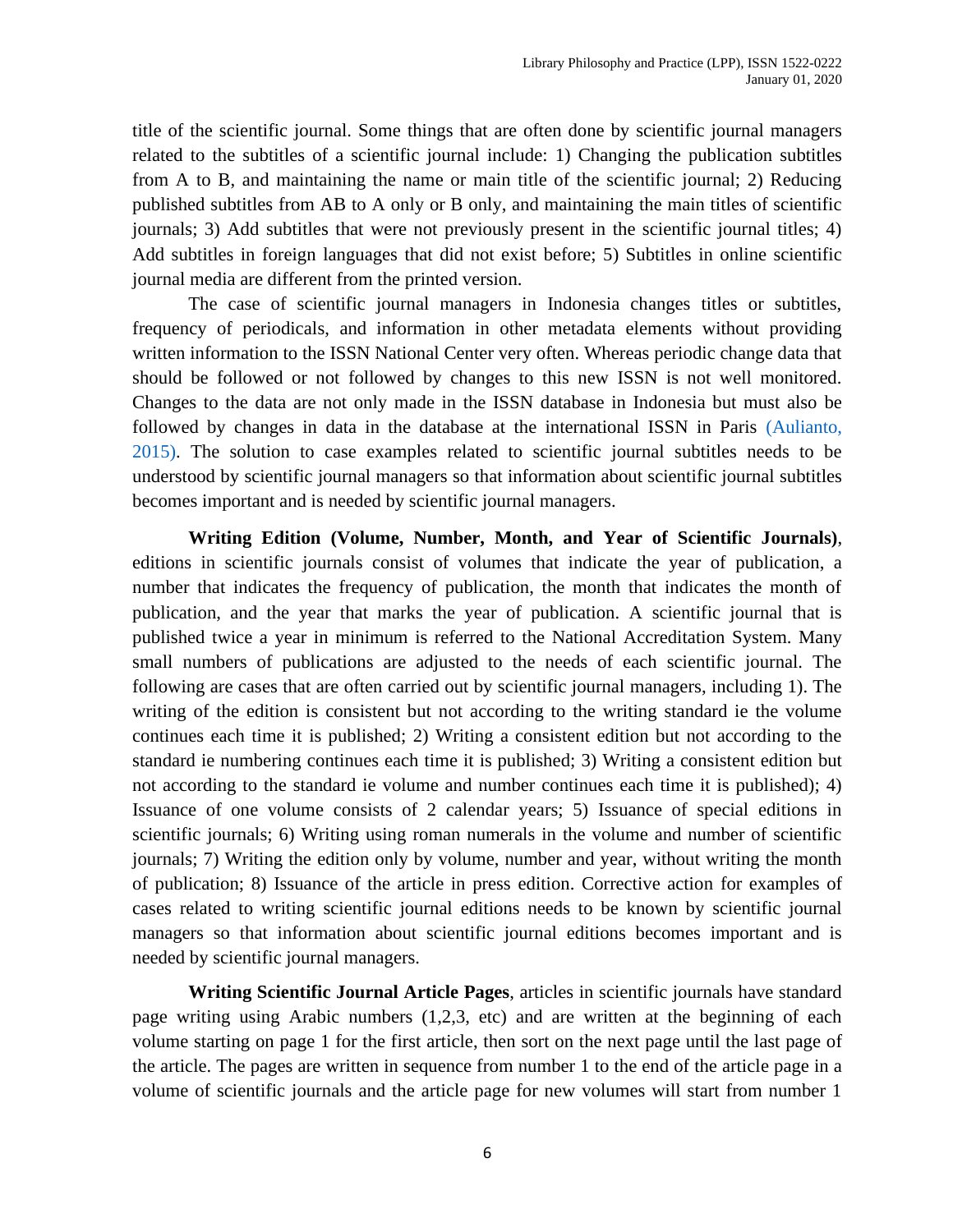again, as an explanation see table 1, examples of scientific journals published twice a year in 1 year.

| Volume | <b>Issue</b> | Month | <b>Years</b> | Page        |
|--------|--------------|-------|--------------|-------------|
|        |              | Jun   | 2018         | $01 - 90$   |
|        |              | Dec   | 2018         | $91 - 182$  |
|        |              | Jun   | 2019         | $01 - 115$  |
|        |              | Dec   | 2019         | $116 - 207$ |

Table 1. Writing a Scientific Journal Article Page

Some cases related to the writing of page numbers carried out by the managers of scientific journals include: 1) Writing of pages always from page 1 on each issue number; and 2) The writing of the page continues from page 1 onwards each time it is published. Solutions to the case examples related to writing page numbers need to be known by the managers of scientific journals so that information about writing page numbers becomes important and is needed by the managers of scientific journals.

**Frequency of publication**, scientific journals have a frequency of publication in one year of publication, which indicates how many times it was published in one year. The frequency of scientific journals is the period for a scientific journal to be published within 1 year of publication. According to the national accreditation standards for scientific publications, at least 1 year of publication is 2 times or 6 months in 1 year. Each scientific journal has its policy to determine the number of journals published in one year. Based on portal.issn.org some frequency of ISSN periodicals, namely annual, biennial, bi-weekly, biweekly, continuously updated, daily, monthly, quarterly, semi-annual, semi-monthly, every two weeks, three times a month, three times a week, three times a year, triennial and weekly. Information needed by the management of scientific journals related to the frequency of scientific journals published includes: 1) Information on how minimal and maximum frequency of scientific journals is ISSN; 2) Information on the frequency of 1 year scientific journals published; 3) Information on changing frequency of scientific journals published from A to B; 4) Information on changing frequency of scientific journals published from A to B to C; 5) Information on the scientific journals number 1 and 2 combined.

**Issuing Institutions**, scientific journal accreditation guidelines state that issuing institutions in the form of professional organizations, tertiary institutions, research and development institutions, and/or institutions that are authorized to issue journals have legal status so that they can guarantee the sustainability of funds and legal protection. Publishers can handle more than one scientific journal that is not of the same type, but the realm of science they practice must be clear (Dirjenrisbang Kemenristekdikti, 2018). Information needed by the management of scientific journals related to scientific journal publishing institutions include: 1) Information about individuals who wish to register for ISSN; 2) Information on changes in editorial composition; 3) Information on changing the name of the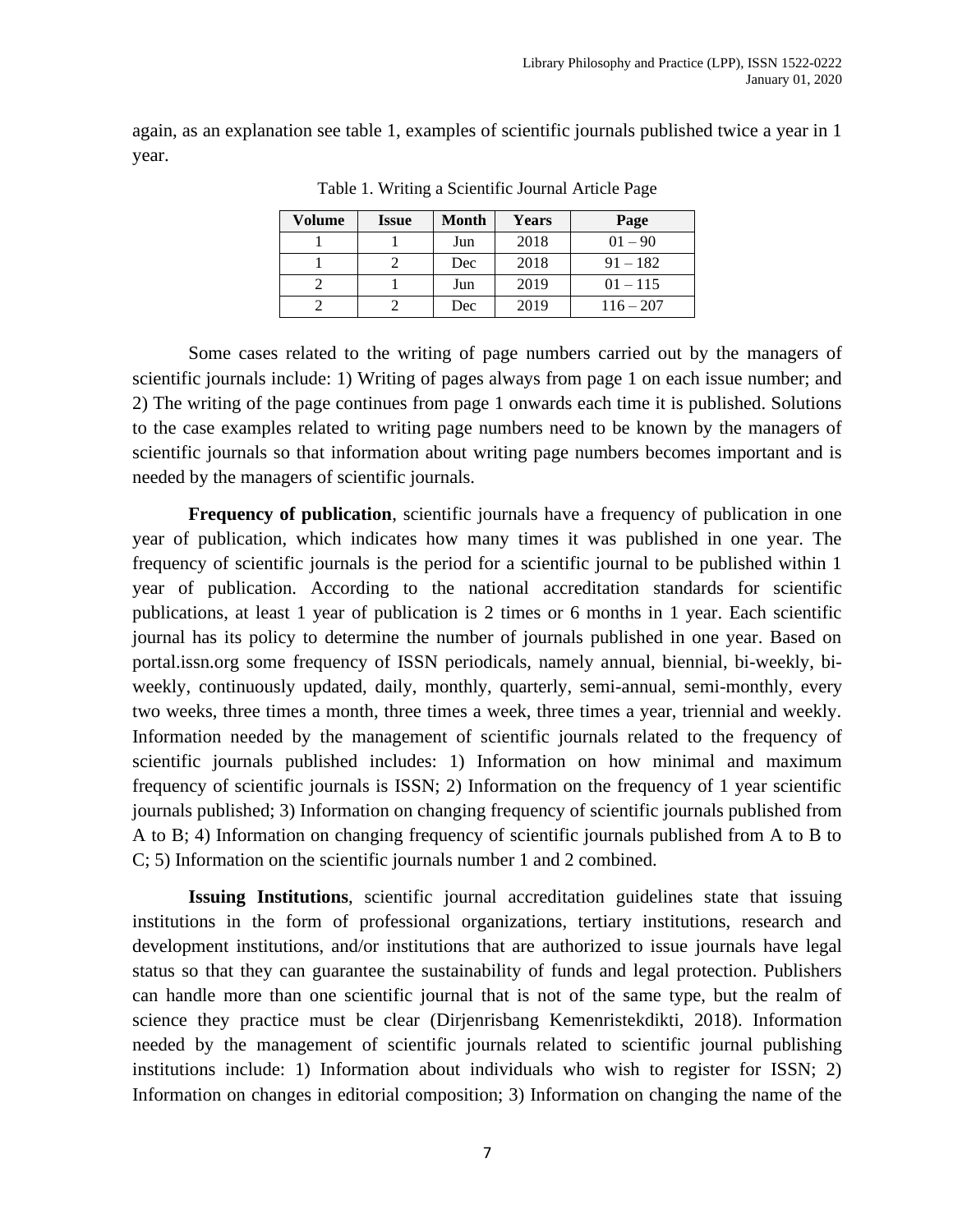issuing institution; 4) Information on changing the address of the issuing institution; 5) Information institutions/institutions in collaboration with associations, organization, professional ties.

**Electronic Scientific Journal Sites**, sites or websites or portals are online media for displaying electronic versions of scientific journals. The form and contents of scientific journals on the site are the same as the manual version (if it has a printed version). The scientific journal application used should use an e-publishing system where the publishing process starts from the submission, editing, review process until the publishing process is done electronically. In Indonesia, the creation of a scientific journal site based on the guidelines for scientific journal accreditation is recommended based on the open journal system (OJS). The use of an open journal system can be used for multiple journals and single journals tailored to the needs of journal managers. Each electronic scientific journal-title has a unique URL address as identification so that users can use it. Some cases related to electronic scientific journal sites carried out by scientific journal managers include: 1) Open journal system is used in each scientific journal-title; 2) Electronic scientific journals using agency websites; 3) Electronic scientific journals using Blogspot; 4) Electronic scientific journals use websites instead of the open journal system; 5) Change the URL address of the scientific journal site; 6) Updating the scientific journal version. For examples of cases related to scientific journal sites, it is necessary to know the resolution that must be carried out by the managers of scientific journals, so that the information becomes important and is needed by the managers of scientific journals.

**Barcode** is a combination of thick and small lines that have meaning when read with a particular machine. Each line symbolizes some letters that have been arranged in such a way, which can be read using a device (barcode reader), the bar code is drawn in the form of bars and thick black and thin spaces arranged in a horizontal row (Daulay, 2005). The ISSN system in the old issn.pdii.lipi.go.id provides facilities for each scientific journal manager to make barcode variations, which can then be downloaded and used in the process of publishing scientific journals. ISSN barcodes are given for 1 scientific journal-title and 1 publication media, ISSN continues to apply to the same issue as long as there is no change in title (including subtitles) and media, barcodes for ISSN can be static (fixed) and can be dynamic (alternating ), this is adjusted to the needs of scientific journal managers. Barcode variations for example for special editions of issues, price changes, markers of the year of publication, markers of the numbering of publications and so on. Information on barcodes required by managers of scientific journals includes 1) The meaning of the numbers on the barcode; 2) Layout of barcode print versions and electronic versions of scientific journals; 3) Barcode variations and how to replace them.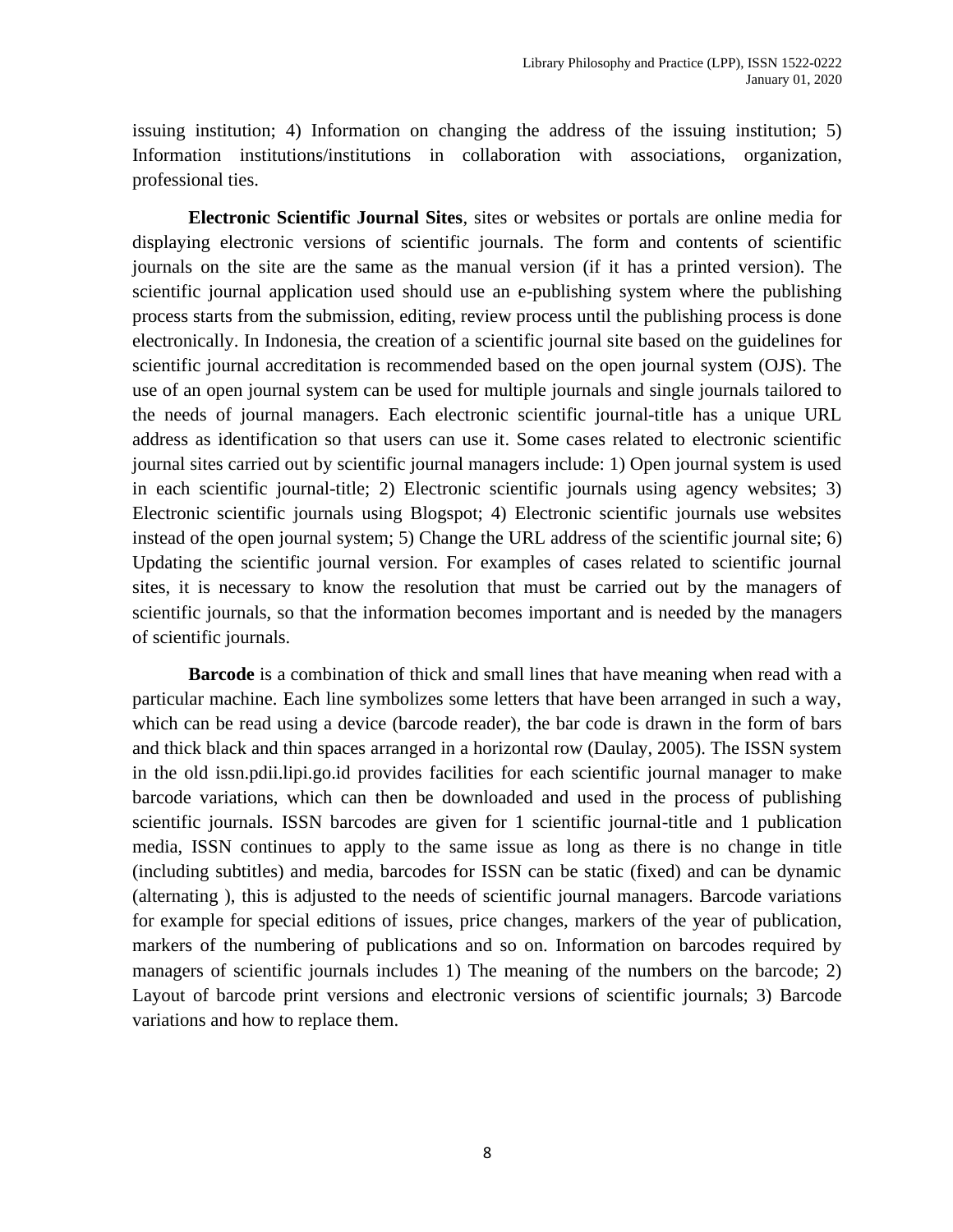#### **CONCLUSION**

Based on the results of the discussion above, it is known that the information needs of scientific journal managers are not only about the accreditation of scientific journals but also the basic information needs regarding the use of ISSN. In addition, information related to ISSN in managing scientific journals is also needed, there are still many scientific journal managers who do things that are not in accordance with publishing standards as mentioned in the case examples of each information starting from naming scientific journals, scientific journal subtitles, edition writing, article page writing, frequency of publication, publishing agencies, electronic journal sites, and barcodes. The availability of information is the key for scientific journal managers in managing ISSN scientific journals.

Further research needs to be done to find out solutions and follow-up that must be carried out by related parties, both from policymakers and scientific journal managers on the information needs basing on the identification of cases that have been described in the discussion.

#### **ACKNOWLEDGEMENT**

This research is supported by Indonesian Institute of Sciences (LIPI) and SAINTEK Scholarship, Ministry of Research, Technology and Higher Education (KEMENRISTEKDIKTI), Indonesia.

#### **REFERENCES**

- <span id="page-9-0"></span>Aprapti, I. A. G., Ginting, R., T., & Premierita, N. P. (2017). Analisis Kebutuhan Informasi Pengguna di Perpustakaan SMK Negeri 3 Denpasar. Jurnal Ilmiah D3 Perpustakaan Vol. 1 No. 1 2017.
- <span id="page-9-3"></span>Aulianto, D. R., Triasih, H., & Margono, T. (2015). Pengembangan Elemen Metadata Guna Menunjang Layanan Publik Issn Online Lokakarya Nasional Dokumentasi dan Informasi 2015: Pengelolaan Data dan Informasi dalam Perkembangan Teknologi Informasi di Era Big Data. Pusat Dokumentasi dan Informasi Ilmiah LIPI.
- <span id="page-9-2"></span>Aulianto, D. R., Yusup, P. M., & Setianti, Y. (2019). Sistem Pengawasan Manajemen dan Kinerja Organisasi Layanan Publik (Studi Kasus Desain Sistem Pengawasan Manajemen dan Kinerja Melalui Business Process Modelling and Notation pada Layanan ISSN PDII LIPI). Oration - Organizational Communication Conference. Universitas Padjadjaran. Hal. 312-318.
- Daulay, S., S. (2005). Hubungan *Barcode* dengan Produk Industri Sebagai Standar Perdagangan Produk Industri Masa Kini. Kementerian Perindustrian.
- <span id="page-9-1"></span>Direktorat Jendral Penguatan Riset dan Pengambangan Kemnterian Riset, Teknologi dan Pendidikan Tinggi (Dirjenrisbang Kemenristekdikti). (2018). Pedoman Akreditasi Jurnal Ilmiah. Jakarta: Kemenristekdikti.